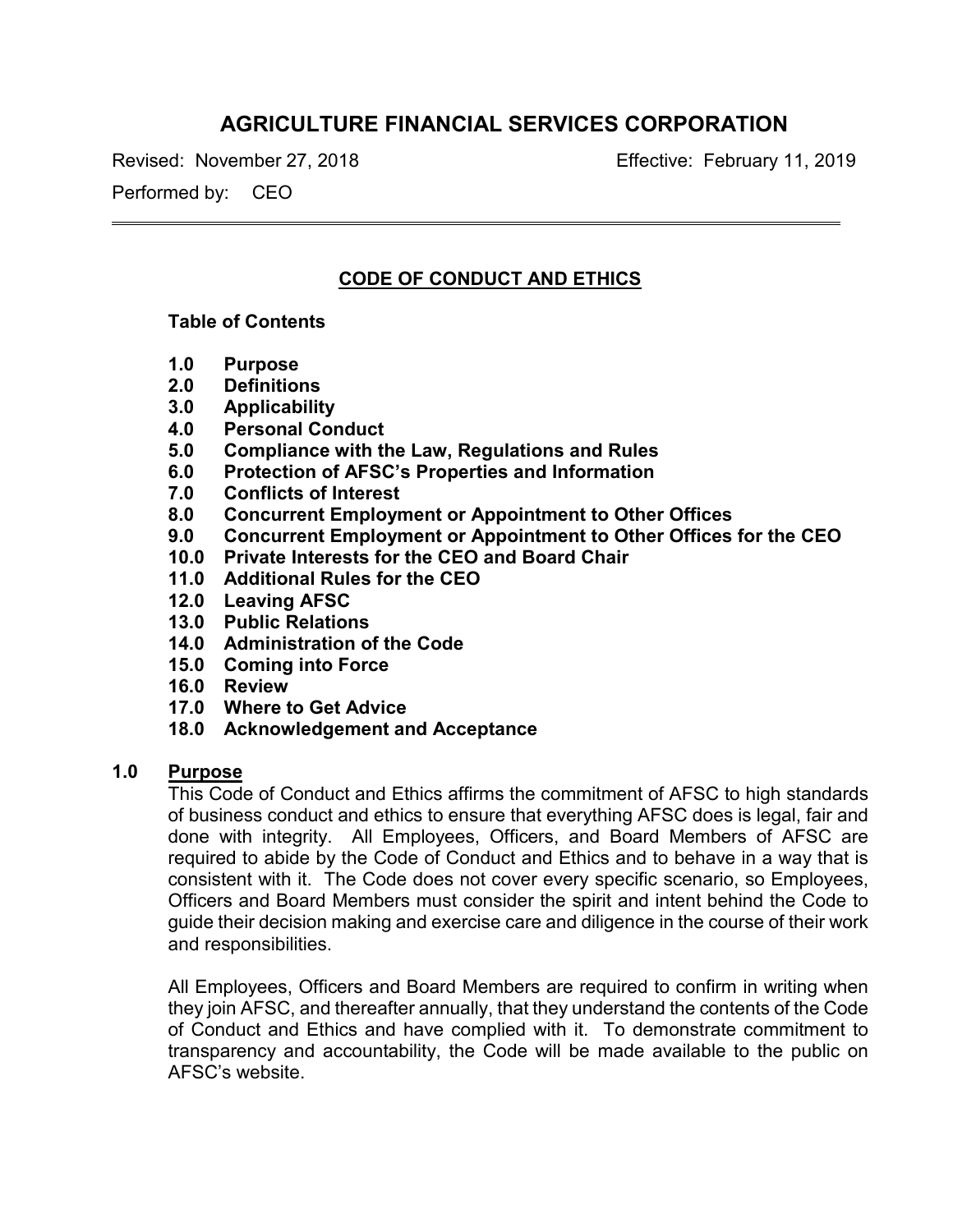# **2.0 Definitions**

For purposes of the Code of Conduct and Ethics, unless the context otherwise requires:

- (a) "Administrator" means,
	- (i) where reference is made to the Chair of the board of directors of AFSC, the Minister of Agriculture and Forestry,
	- (ii) where reference is made to Board Members of AFSC, the Chair of the board of directors of AFSC,
	- (iii) where reference is made to the CEO, the Chair of the board of directors of AFSC, and
	- (iv) where reference is made to Officers and Employees of AFSC, the CEO;
- (b) "AFSC" means Agriculture Financial Services Corporation;
- (c) "Apparent Conflict of Interest" means a Conflict of Interest which can be deduced from appearances or where there is a reasonable apprehension or likelihood that a Conflict of Interest exists;
- (d) "Associated Person" means:
	- (i) any Relative residing in the same household as an Employee, Officer or Board Member,
	- (ii) a company, corporation or cooperative having share capital and carrying on business or activities for profit or gain in which an Employee, Officer or Board Member is or are a director or officer,
	- (iii) a private corporation carrying on business or activities for profit or gain in which an Employee, Officer or Board Member owns or has a beneficial interest in shares, excluding a credit union,
	- (iv)a person or group of persons acting with the express or implied consent of an Employee, Officer, or Board Member, or
	- (v) any other form of business enterprise in which an Employee, Officer or Board Member or a person associated with them is a partner or member;
- (e) "Board Chair" means the chairperson of the board of directors of AFSC;
- (f) "Board Member" means a member of the board of directors of AFSC;
- (g) "CEO" means the chief executive officer of AFSC;
- (h) "Code" or "Code of Conduct and Ethics" means this document, as amended from time to time;
- (i) "Concurrent Employment" means any appointment, business, undertaking or employment, including self-employment, other than an individual's appointment or employment with AFSC;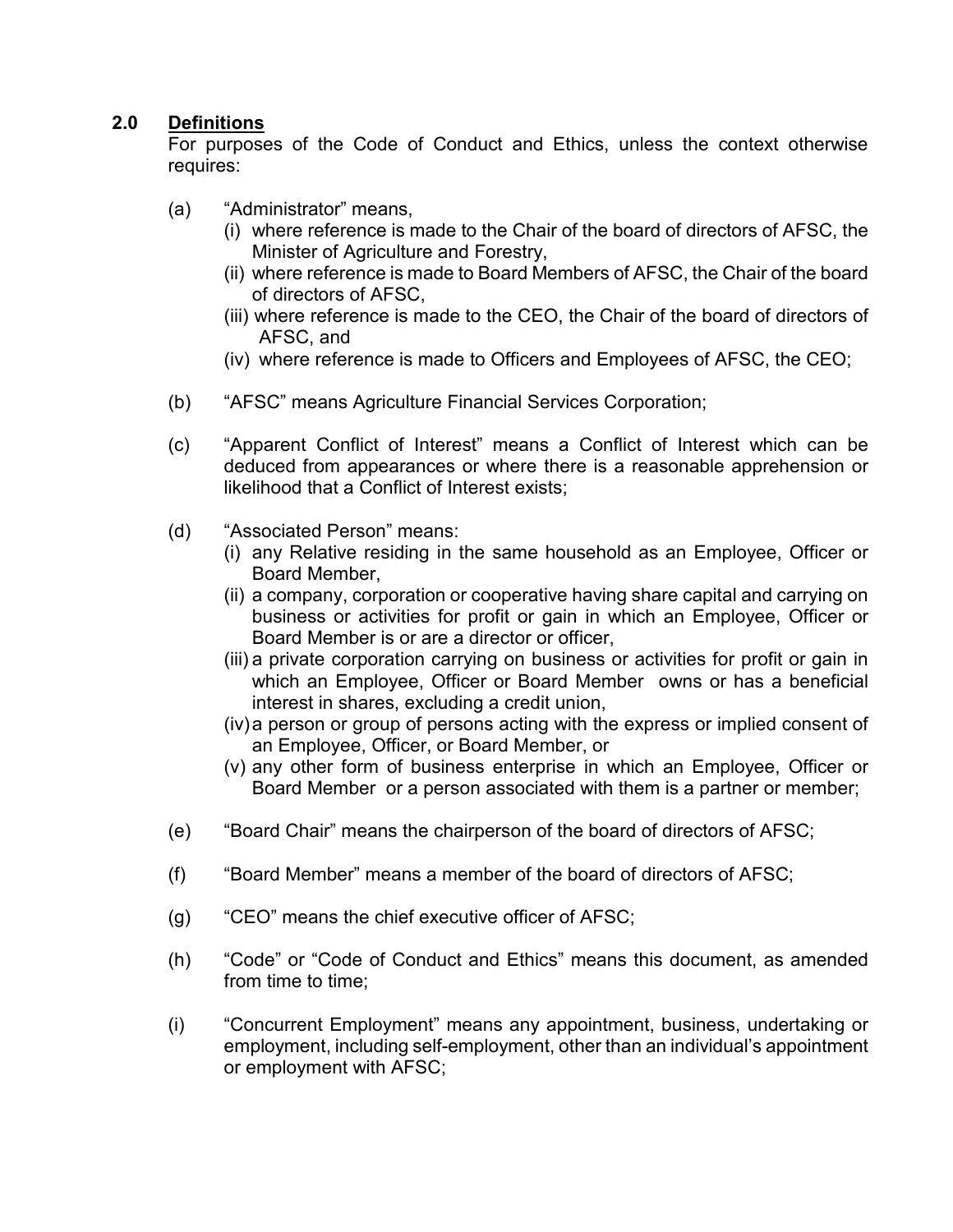- (j) "Conflict of Interest" means a situation where an Employee, Officer or Board Member's Private Interests, or the Private Interests of an Associated Person, interfere, or may appear to interfere, in any way with AFSC's interests;
- (k) "Designate" means a person to whom the Administrator has delegated his/ her duties and responsibilities pursuant to the Code;
- (l) "Employee" means an employee of AFSC, including a person employed by AFSC on a contractual basis;
- (m) "FOIP Act" means the *Freedom of Information and Protection of Privacy Act*, RSA 2000, c F-25, as amended;
- (n) "Gift" means a present, prize, entertainment, hospitality or other benefit received from, or given to, a third party;
- (o) "MLA" means Member of the Legislative Assembly;
- (p) "Officer" means an appointed officer of AFSC;
- (q) "Private Interest" means, with respect to a person to whom the Code applies, a personal interest of that person, an Associated Person or their minor or adult child. A Private Interest does not include an interest in a matter that is of general application, or that affects a person as one of a broad class of the public, or that affects the compensation or benefits of them, or an interest that is trivial.
- (r) "Relative" means spouse (not including a spouse who is living separate and apart if a written separation agreement is signed or if support obligations have been dealt with by a court order) or adult interdependent partner, children, stepchildren, legal dependants, parents, siblings, in-laws, grandparents, grandchildren, nieces, nephews, aunts, uncles and first cousins.

#### **3.0 Applicability**

Unless otherwise specifically stated herein, the Code of Conduct and Ethics applies to all Employees, Officers and Board Members of AFSC.

#### **4.0 Personal Conduct**

Everything that Employees, Officers and Board Members do and every decision they make must be done with honesty, integrity, fairness, professionalism and the highest ethical standards to earn and nurture the trust and respect of each other within AFSC and its external stakeholders, including, but not limited to, customers, suppliers and the general public. Employees, Officers and Board Members must not take unfair advantage of anyone through manipulation, concealment, abuse of privileged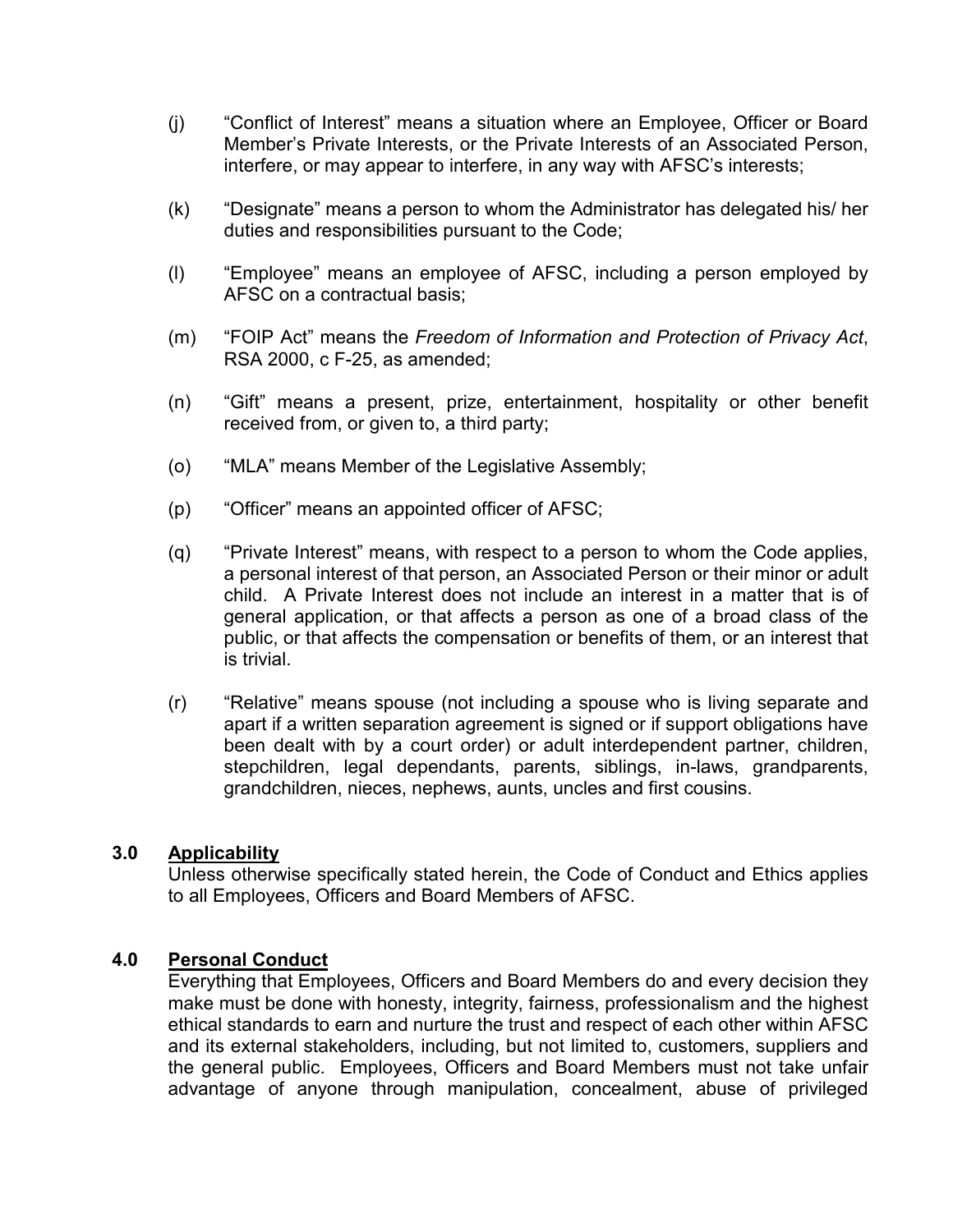information, misrepresentation of facts or any other unfair dealing or unethical activity. Other examples of unacceptable behaviour include:

(a) Discrimination *–* Any form of discrimination against or from any internal or external individual or group, including on the basis of race, colour, religion, national or ethnic origin, age, gender, sexual orientation, gender identity and gender expression, marital status, physical or mental disability, or a criminal offence for which a pardon has been granted.

(b) Harassment – Displays of offensive, unwelcome, intimidating or humiliating behaviour, intentional or otherwise, that could reasonably be interpreted as demeaning others and undermining efforts to maintaining a safe, comfortable and productive workplace.

(c) Alcohol, Substance Abuse & Gambling – Consuming alcoholic beverages, cannabis, or other mind altering substances and being under the influence of alcohol, cannabis, or other mind altering substances during working hours is prohibited. Except as specifically authorized by the Administrator or Designate, consumption of alcohol is prohibited on AFSC premises. Abusing controlled substances, or the consumption, possession, sale or distribution of controlled or illegal drugs while on AFSC premises, at any AFSC function or at any time when the individual could be identified as representing AFSC, are also prohibited. Gambling activity during working hours is prohibited except for fundraising purposes.

(d) Misuse of Internet, Email and Electronic Media – Knowingly transmitting, viewing, generating, printing, retrieving, downloading or storing communications of a discriminatory, defamatory, obscene, damaging (such as computer viruses), threatening or harassing nature, or any material that is inappropriate for the business environment (e.g., sexually-oriented literature, chain letters and gambling) or failing to comply with AFSC's policies and procedures with respect to same, except when a person's job duties involve reviewing activity of the above nature.

(e) Unauthorized Operation of an Automobile – Operating any vehicle, including any vehicle owned or leased by AFSC, in carrying out official duties on behalf of AFSC, without a valid driver's license or when such a license is suspended or revoked is prohibited.

(f) Criminal Offence – Employees, Officers and Board Members shall disclose to the Administrator or Designate, in writing, at the earliest opportunity, any charge(s) brought against them of an offence under the *Criminal Code of Canada* and / or the *Controlled Drugs and Substances Act* (Canada). Based on the information provided and other relevant factors, the Administrator or Designate will determine an appropriate course of action. The information provided will be kept in strict confidence by the Administrator or Designate. In the event that such charge creates a Conflict of Interest or an Apparent Conflict of Interest and/or seriously compromises an individual's ability to continue to perform his/ her role, then an appropriate disciplinary action may be taken by the Administrator.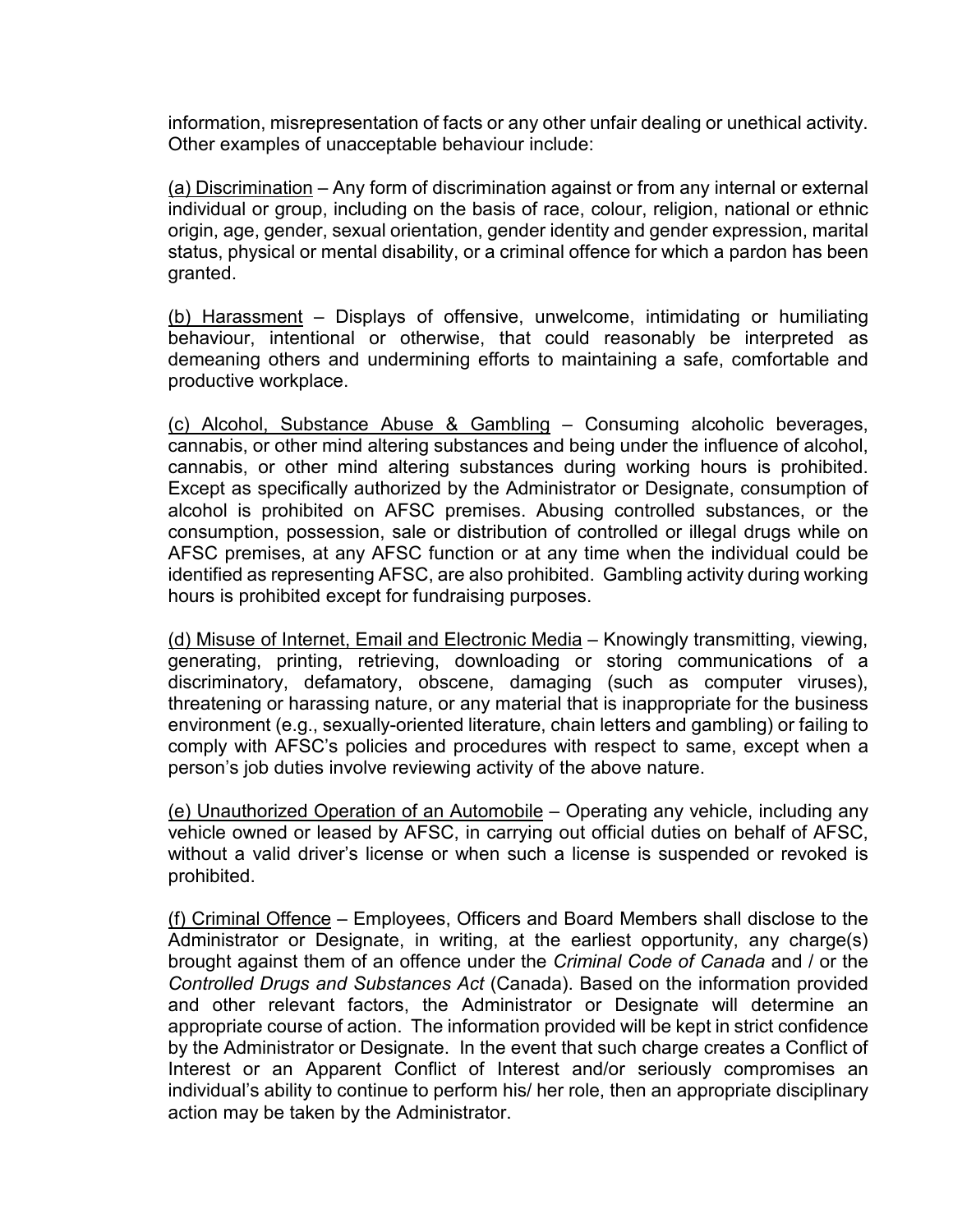# **5.0 Compliance with the Law, Regulations and Rules**

Employees, Officers and Board Members will never knowingly violate laws or regulations, rules or policy or be willfully blind to AFSC's legal or regulatory responsibilities. Employees, Officers and Board Members will cooperate fully with investigations, audits, examinations or reviews by the management or any external government, regulatory, self-regulatory or law enforcement agencies. In doing so, Employees, Officers and Board Members will not make any false or misleading statements or otherwise attempt to frustrate the review process.

Although the principle applies to all legal and regulatory requirements, specific requirements and prohibitions are listed below:

(a) Fraud or Misappropriation or Embezzlement - Or any other form of improper conversion of funds, property or other assets, or knowingly assisting others to engage in such conduct is strictly prohibited.

(b) Corrupt Practices, Preferential Treatment or Accepting Offering Improper Payments (e.g., bribes or other inducements) – Is strictly prohibited. Similarly, Employees, Officers and Board Members should not give preferential treatment to any one customer (or their family or related business enterprises) when they enter into business relationships with AFSC.

# **6.0 Protection of AFSC's Properties and Information**

Our relationships with customers, suppliers and with each other are based on trust. Employees, Officers and Board Members will protect the properties and assets of AFSC and safeguard the confidentiality of all non-public information of AFSC, its customers, Employees and suppliers (past, present and prospective). Employees, Officers and Board Members will not misuse AFSC property or assets.

Employees, Officers and Board Members are also committed to protecting AFSC's properties and assets as well as those of our suppliers from improper use and will respect applicable intellectual and other property rights. Some specific commitments are highlighted below.

(a) Use and Disclosure of Customer and Employee Information – Information obtained directly or indirectly from a customer, an Employee, Officer or a Board Member may be used or shared with others only for the specific purpose or transaction for which it was given or collected and cannot be disclosed without the consent of the individual. Although circumstances may arise where an individual's consent is not required (e.g., where it is necessary to protect AFSC's interests or where there is a legal obligation, such as a court order, to disclose), Employees, Officers and Board Members must be careful to disclose only the information that is warranted in such situations. When in doubt, Employees, Officers and Board Members will not disclose without seeking advice from AFSC's compliance department or AFSC's lawyers.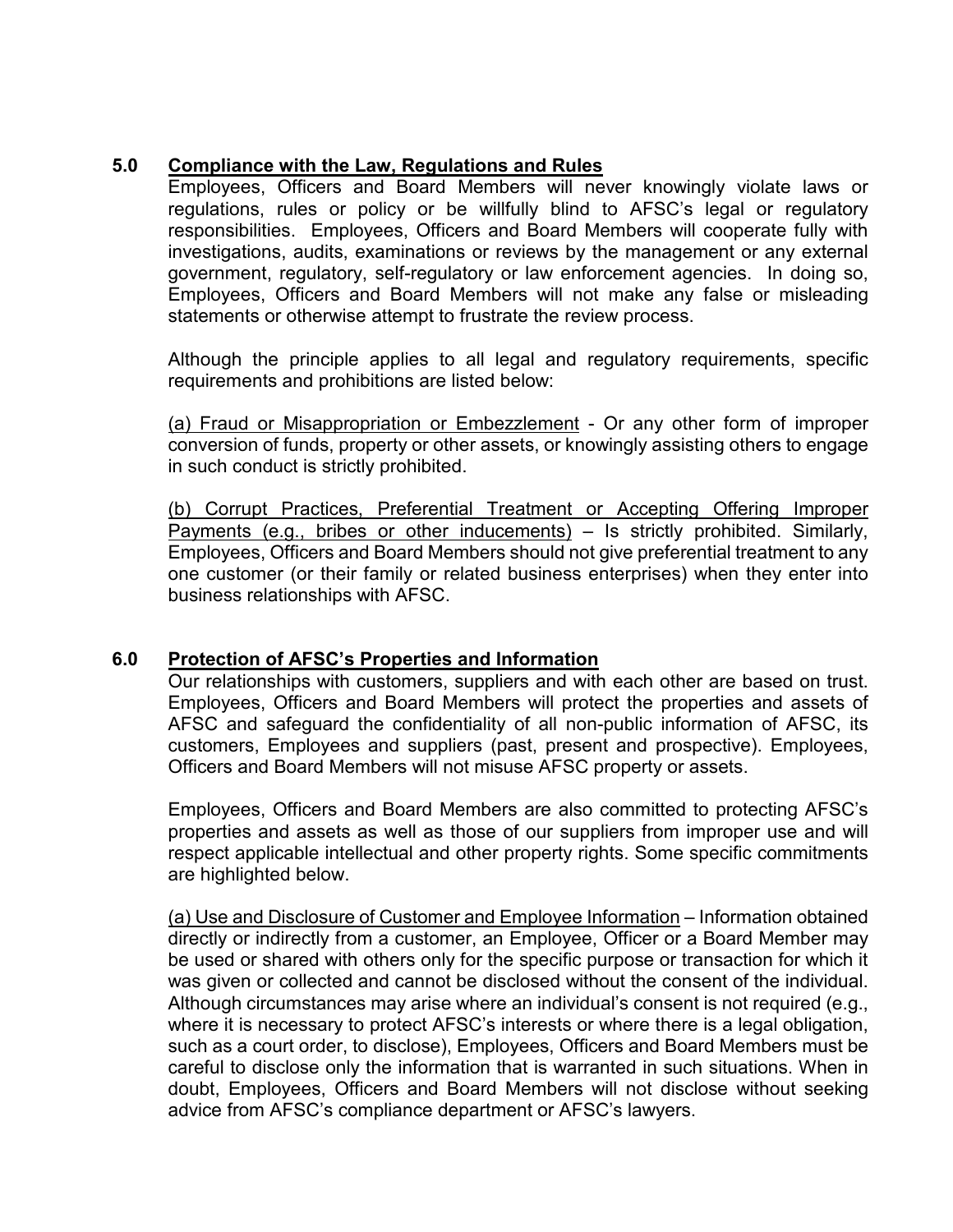(b) FOIP Act and AFSC Privacy Policies – Personal information of customers and Employees shall be collected, used and disclosed as required by the FOIP Act and AFSC policies and procedures relating to privacy.

(c) Disclosure of AFSC Information *–* AFSC has designated certain Employees as authorized spokespersons to ensure material information about AFSC is disclosed properly and only those persons may respond to inquiries from the public or media.

(d) Protecting AFSC Properties & Interests – Any product or technology that Employees, Officers and Board Members develop in the course of their duties with AFSC is the property of AFSC. Employees, Officers and Board Members shall not sell, trade, market or distribute any such product or technology unless otherwise authorized by the Administrator or Designate. AFSC assets, including premises, technology, systems, products, information or processes, strategies, plans, operations and customer relationships are proprietary to AFSC and shall only be used for legitimate business purposes of AFSC. When making use of AFSC assets, such as telephones, computers or related software, Employees, Officers and Board Members' use must be reasonable and appropriate. Similarly, everyone must respect the property rights of others. Employees, Officers and Board Members shall not duplicate copyrighted material such as software, printed, recorded or broadcast materials without the authorization of the copyright holders.

(e) Information Management & Security –Employees, Officers and Board Members must comply with AFSC policies designed to ensure the accuracy, completeness and proper maintenance and security of records, data and information that Employees, Officers and Board Members own, create, collect, use and manage – in all types of media. This includes being aware of and compliance with the retention periods for information records.

#### **7.0 Conflicts of Interest**

Employees, Officers and Board Members must not be involved in a Conflict of Interest unless allowed by this section of the Code of Conduct and Ethics. Employees, Officers and Board Members shall not involve themselves directly or indirectly in processing any business transactions of AFSC in which either such Employee, Officer or Board Member or an Associated Person or Relative is a party to the transaction. Employees, Officers or Board members are prohibited from acting in their own-self interest or from furthering their Private Interests by virtue of their position or through carrying out their duties.

Employees, Officers and Board Members must not permit a Private Interest to adversely affect, or even appear to adversely affect, their action or decision on behalf of AFSC. Even the appearance of a Conflict of Interest can undermine AFSC's reputation for integrity. To effectively carry out their responsibilities at AFSC, it is essential that Employees', Officers' and Board Members' personal actions or Private Interests not interfere with their ability to perform their work at AFSC objectively and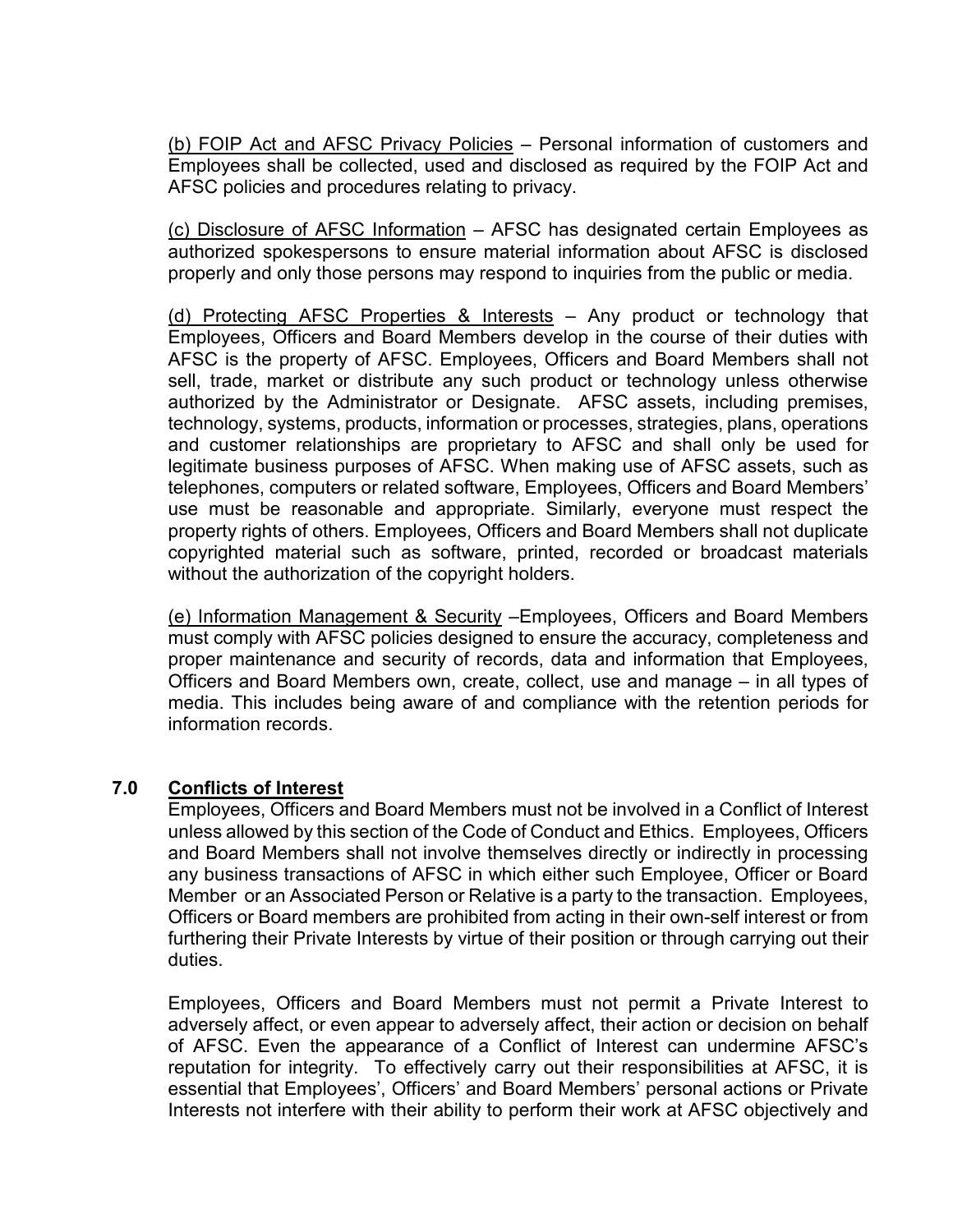impartially. Employees, Officers and Board Members must conduct themselves impartially in carrying out their duties. The following are examples of situations where conflicts of interest may arise:

(a) Misuse of Position – The use of a position or connection with AFSC to gain or attempt to further an Employee, Officer or Board Member's Private Interest or that of an Associated Person or to confer a benefit or inflict a disadvantage upon others is strictly prohibited. Similarly, Employees, Officers and Board Members must not personally benefit or confer a benefit upon others from their access to AFSC properties or information, or take for themselves opportunities that come their way as a result of any position they hold at AFSC. Employees, Officers and Board Members must also ensure that personal business relationships with AFSC customers or suppliers are managed separately from their work for AFSC and that any conflicts between the two are resolved in AFSC's favour.

(b) Gifts, Entertainment, Other Benefits and Payments – Each individual Employee, Officer and Board Member must avoid situations where offering, giving or accepting, directly or indirectly, for themselves or for anyone else, a Gift creates an expectation in the mind of others that special or preferential treatment will be provided in exchange for the Gift. Employees, Officers and Board Members must avoid a Conflict of Interest or an Apparent Conflict of Interest as it concerns any Gift.

A Gift may be offered, given or accepted for or by a person, group or organization who conducts or who would like to conduct business with AFSC only where:

- It is of a value less than \$300.00;
- It is a mere token of attendance at a conference, event or customer visit and has a value less than \$300.00; or
- It is generally accepted business hospitality and has a value less than \$300.00.

The amounts above apply to each individual Employee, Officer and Board Member and are not collective.

In any case, Employees, Officers and Board Members are prohibited from:

- Soliciting or seeking a Gift from a customer, business partner or contractor;
- Accepting, offering or giving any Gift that is cash, gift cards, or readily convertible to cash;
- Accepting, offering or giving any Gift that may reasonably be perceived by a member of the public to be made in exchange for business favor from AFSC;
- Accepting, offering or giving any Gift that may reasonably be perceived as being in bad taste or would risk embarrassment to AFSC; or
- Accepting, offering or giving a Gift or Gifts of a cumulative value over \$300.00 from / to the same individual or company more than once in any 12 month period.

Where an Employee, Officer or Board Member attends a conference or event, and the cost of attendance is paid for by AFSC, an Employee, Officer or Board Member may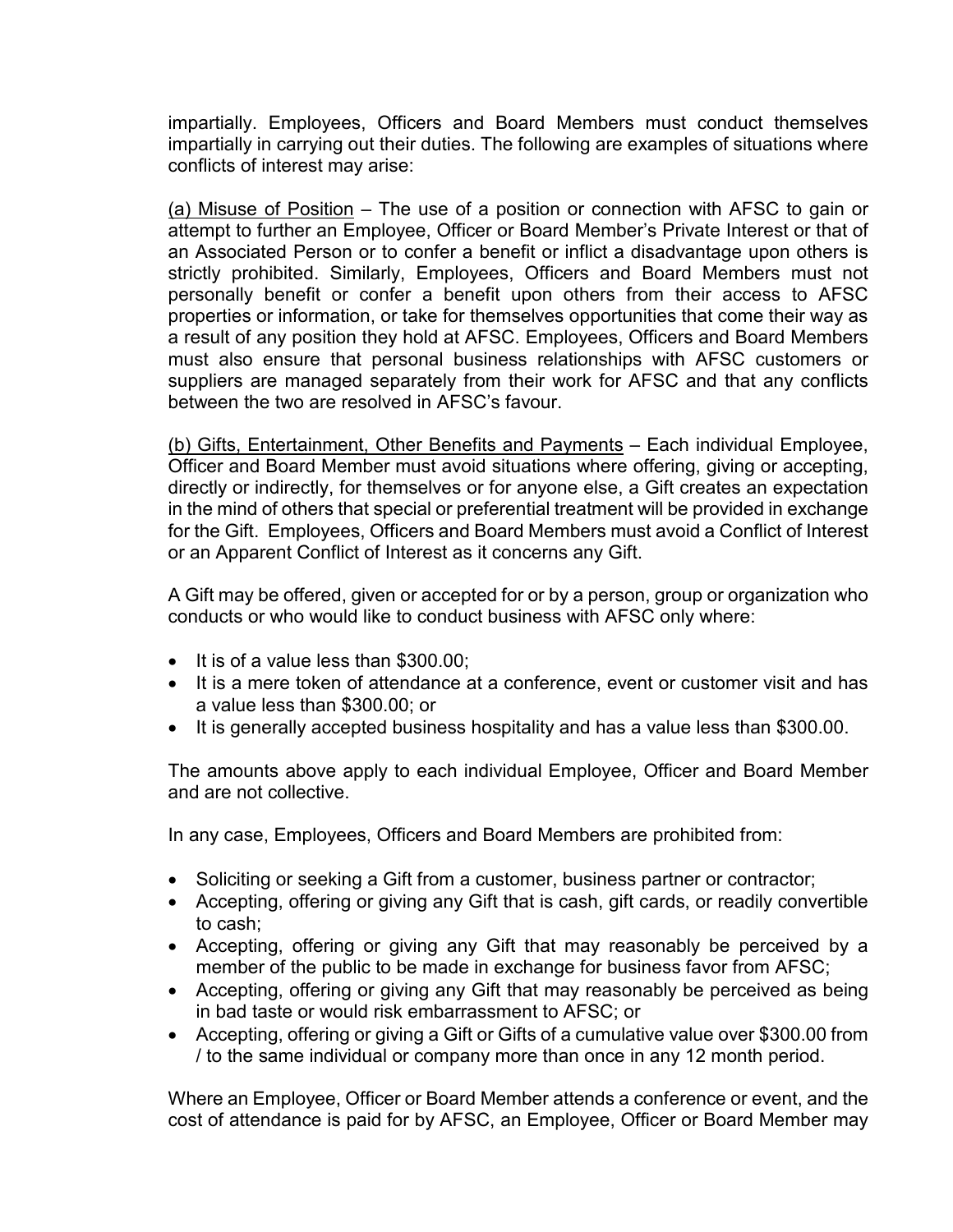keep a prize of any value if the prize was the result of a draw where they personally paid for the ticket drawn.

Employees must decline sponsored travel from any organization or individual unless the Employee is a guest speaker or panelist at a public conference. In all cases, prior approval from the Employee's Vice-President is required, or in the case of Vice-Presidents, from the CEO, and in the case of the CEO, from the Board Chair.

(c) Recruitment – In the Employee recruitment process, if the applicants include an Employee, Officer or Board Member's Relative, the Employee, Officer or Board Member shall disqualify themselves from the recruitment process.

(d) Future Employment Employees, Officers and Board Members must not allow the performance of their official duties to be influenced by offers of future employment or the anticipation of offers of employment.

(e) Risk Management Programs - Employees, Officers and Board Members or any Associated Person to any one of them may participate in universally available programs delivered or administered by AFSC, including production insurance and compensation and stabilization programs, provided that no preferential benefits not available to others under similar circumstances are received. Employees, Officers and Board Members must remove themselves from any involvement on behalf of AFSC in the transaction, including any decision-making role.

(f) Romantic Workplace Relationships – If Employees, Officers and Board Members are, or if they become, involved in a romantic relationship with another AFSC Employee, Officer or Board Member they are responsible for ensuring that it does not raise issues such as abuse of power, harassment, favoritism, bias or Conflict of Interest. If Employees, Officers and Board Members are involved in such a relationship that might raise such issues, they must notify: (i) their direct supervisor (in the case of Employees and Officers); (ii) the Board Chair (in the case of Board Members); and (iii) the Minister of Agriculture and Forestry (in the case of the Board Chair) and ensure they are removed from influence, input, or decision making power over the other individual.

(g) Business Transactions – Except as provided in section 7.0(h) below, Employees, Officers and Board Members or any Associated Person to one of them may enter into a business transaction with AFSC involving a loan, guarantee, contract of services or transfer of any interest in property including a lease or sale provided that they make full disclosure and it is determined by the Administrator that the transaction is consistent with AFSC's policies and procedures, contains terms that are fair and reasonable, gives no preferential benefits not available to others under similar transactions and that no Conflict of Interest or Apparent Conflict of Interest is present. Employees, Officers and Board Members must remove themselves from any involvement on behalf of AFSC in the transaction, including any decision-making role.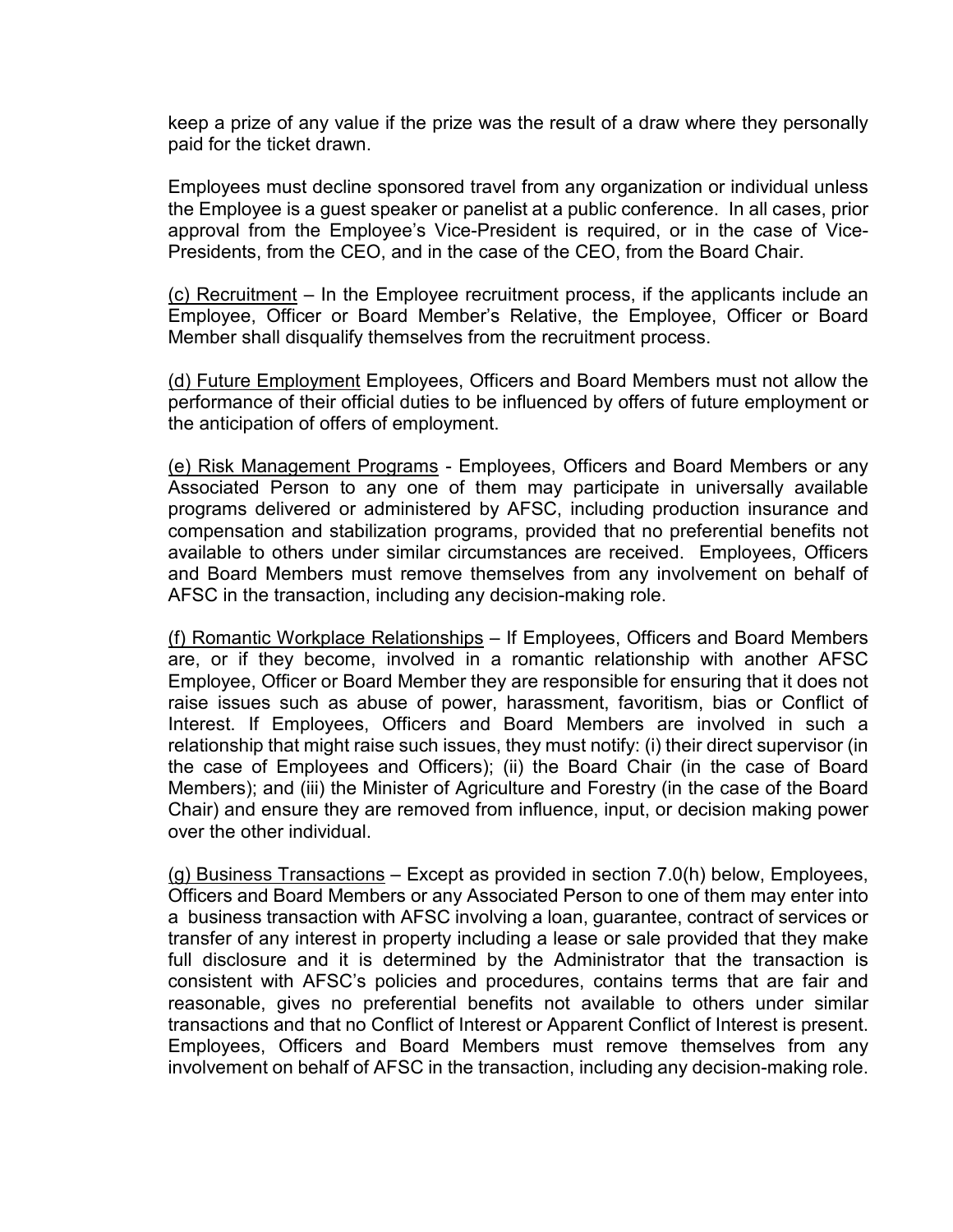(h) Further Restrictions Upon Board Members - Notwithstanding section 7.0(g), a Board Member and any Associated Person to one of them, shall not:

- (i) become a party to a contract under which AFSC lends money to, guarantees a debt of, or provides counselling or advisory services to them; or;
- (ii) act as a director of (except if appointed by or approved by the Minister responsible for AFSC to represent the Government of Alberta or AFSC), act as an officer of, hold any employment in, or directly or indirectly hold more than 5% of the voting rights in a customer of AFSC that is party to a contract under which AFSC lends money to, guarantees a debt of, or provides counseling or advisory services to, the customer.

(i) Disclosure of Interest - Board Members must disclose on an annual basis their participation, if any, in programs delivered or administered by AFSC.

# **8.0 Concurrent Employment or Appointment to Other Offices**

- (a) This section applies to all Employees, Officers and Board Members, but it does not apply to the CEO.
- (b) Employees, Officers and Board Members may participate in Concurrent Employment and volunteer activities while employed at AFSC unless such pursuits:
	- (i) cause a Conflict of Interest or an Apparent Conflict of Interest, or
	- (ii) are performed in such a way as to appear to be an official act and represent AFSC opinion or policy, or
	- (iii) interfere through telephone calls or otherwise with regular duties, or
	- (iv)involve the use of AFSC premises, equipment or supplies unless such use is otherwise authorized.
- (c) Prior to accepting any Concurrent Employment, Employees, Officers and Board Members are required to notify AFSC's Administrator or Designate in writing about such Concurrent Employment, and that Concurrent Employment will only be approved if it is not a Conflict of Interest or an Apparent Conflict of Interest. For clarity, AFSC staff may subscribe to AFSC's programs, but must not make individual decisions in which they benefit.
- (d) Employees, Officers and Board members must not accept additional compensation for duties which they perform in the course of their employment with AFSC.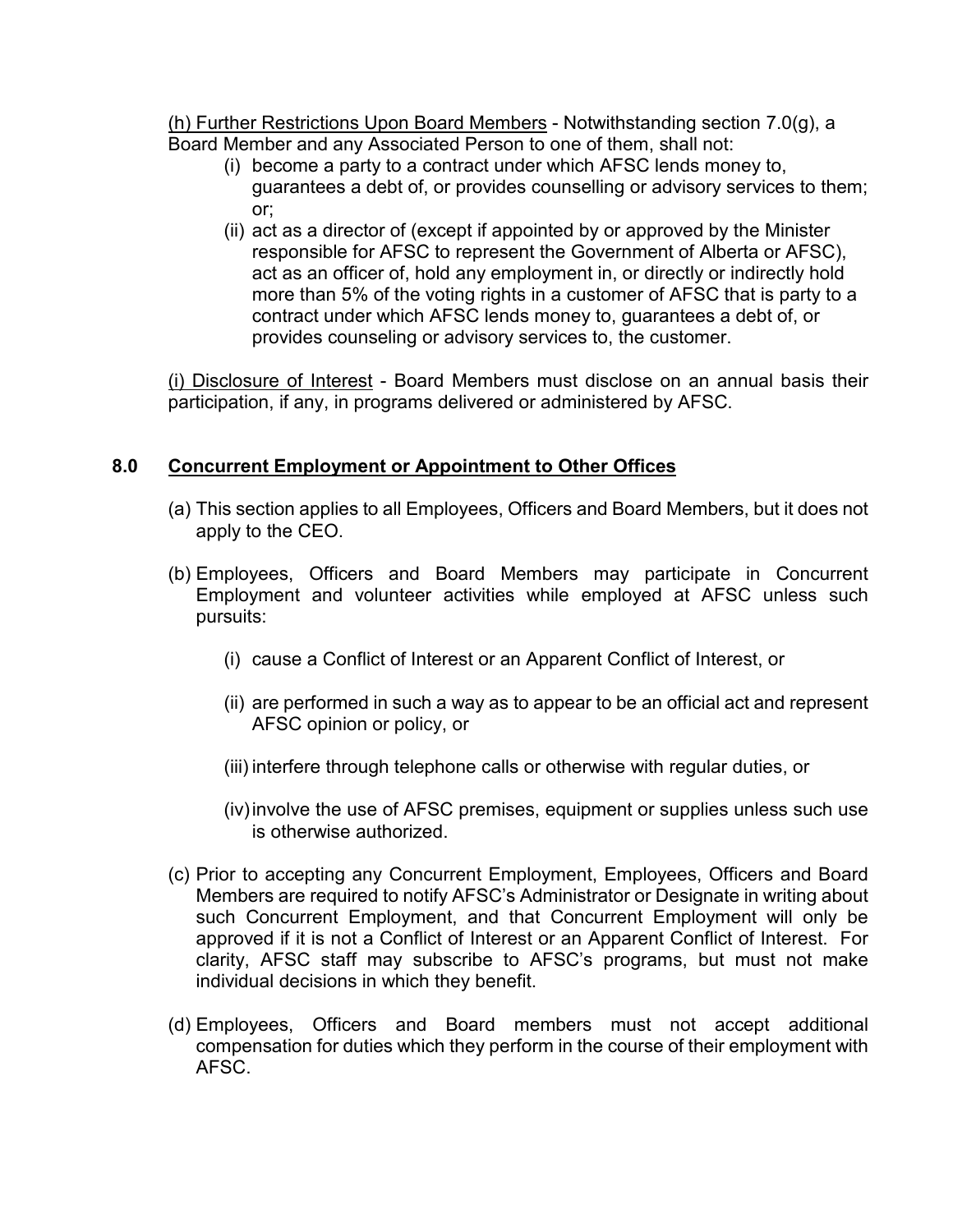#### **9.0 Concurrent Employment or Appointment to Other Offices for the CEO**

(a) This section applies to the CEO only. The CEO must not be involved in Concurrent Employment, unless s/he has first received written approval from the Ethics Commissioner to do so and complies with any conditions set out in the Ethics Commissioner's approval.

# **10.0 Private Interests of the CEO and the Board Chair**

- (a) The CEO and Board Chair:
	- (i) Must not take part in a decision in the course of carrying out his/her office or powers knowing that the decision might further his/her Private Interest;
	- (ii) Must not use his/her office or powers to influence or seek to influence a decision to be made by or on a behalf of the Crown or a public agency to further a Private Interest of themselves, or to improperly further any other person's Private Interest;
	- (iii) Must not use or communicate information not available to the general public that was gained by that person in the course of carrying out his/her office or power to further or to seek to further a Private Interest of the CEO or Board Chair or any other person's Private Interest;
	- (iv)Must appropriately and adequately disclose a Conflict of Interest or an Apparent Conflict of Interest.

# **11.0 Additional Rules for the CEO**

- (a) This section only applies to the CEO. The CEO may only own or have a beneficial interest in publicly traded securities if:
	- (i) they are held in a blind trust or an investment arrangement approved by the Ethics Commissioner, or
	- (ii) before the relevant period the CEO applies to the Ethics Commissioner for approval to retain ownership or a beneficial interest, and either obtains the approval or follows the direction of the Ethics Commissioner or
	- (iii) after the relevant approval the CEO acquires ownership or beneficial interest with the prior approval of the Ethics Commissioner.
- (b) Within 60 days of becoming CEO, or any longer period that the Ethics Commissioner directs, and in each subsequent year at the time specified by the Ethics Commissioner, the CEO must file a disclosure statement in the form and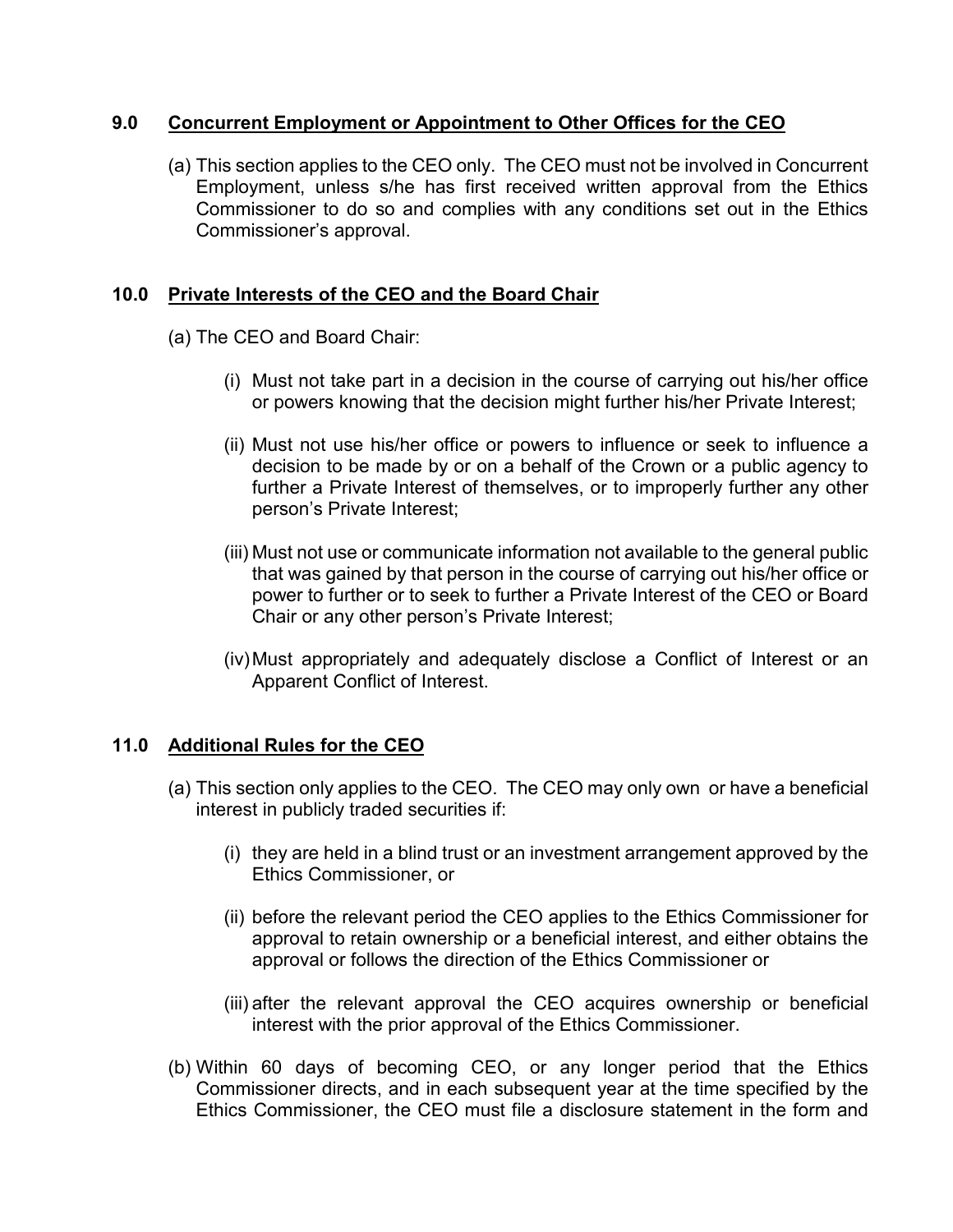manner set out by the Ethics Commissioner regarding him/ herself and any persons directly associated with him/ her.

- (c) The CEO shall not (unless he/she receives a waiver or reduction from the Ethics Commissioner):
	- (i) for a period of 12 months from the last day he/she held office, lobby as defined in the *Lobbyist Act* (Alberta);
	- (ii) For a period of 12 months from the last day he/she held office, act on a commercial basis or make representations on his or her own behalf or on behalf of another person in connection with any ongoing matter in connection with which they directly acted for or advised a department or public agency involved with the matter;
	- (iii) For a period of 12 months from the last day he/she had a direct and significant official dealing with a department or public agency, make representations with respect to, or solicit or accept on his/ her own behalf, a contract with or benefit from that department or public agency;
	- (iv)For a period of 12 months from the last day he/she had a direct and significant official dealing with an individual, organization, board of directors or equivalent body of an organization, accept employment with that individual or organization or an appointment to the board of directors or equivalent body;
	- (v) Nothing in this part restricts the CEO from being appointed to the board of directors or a governing body of another public agency;
	- (vi)Nothing in this part restricts the CEO from accepting employment with a department of the public service or a public agency in accordance with Part 1 of the *Public Service Act* (Alberta).

#### **12.0 Leaving AFSC**

(a) Pre-Separation – If Employees, Officers or Board Members are considering a new offer of employment or appointment, they must be aware of and manage any potential conflicts of interest between their current position and their future circumstance, and must remove themselves from any decisions benefitting their new position or employer.

(b) Post-Separation – Once Employees, Officers or Board Members have left AFSC, they must not disclose or use personal or confidential information that they became aware of during their time with AFSC.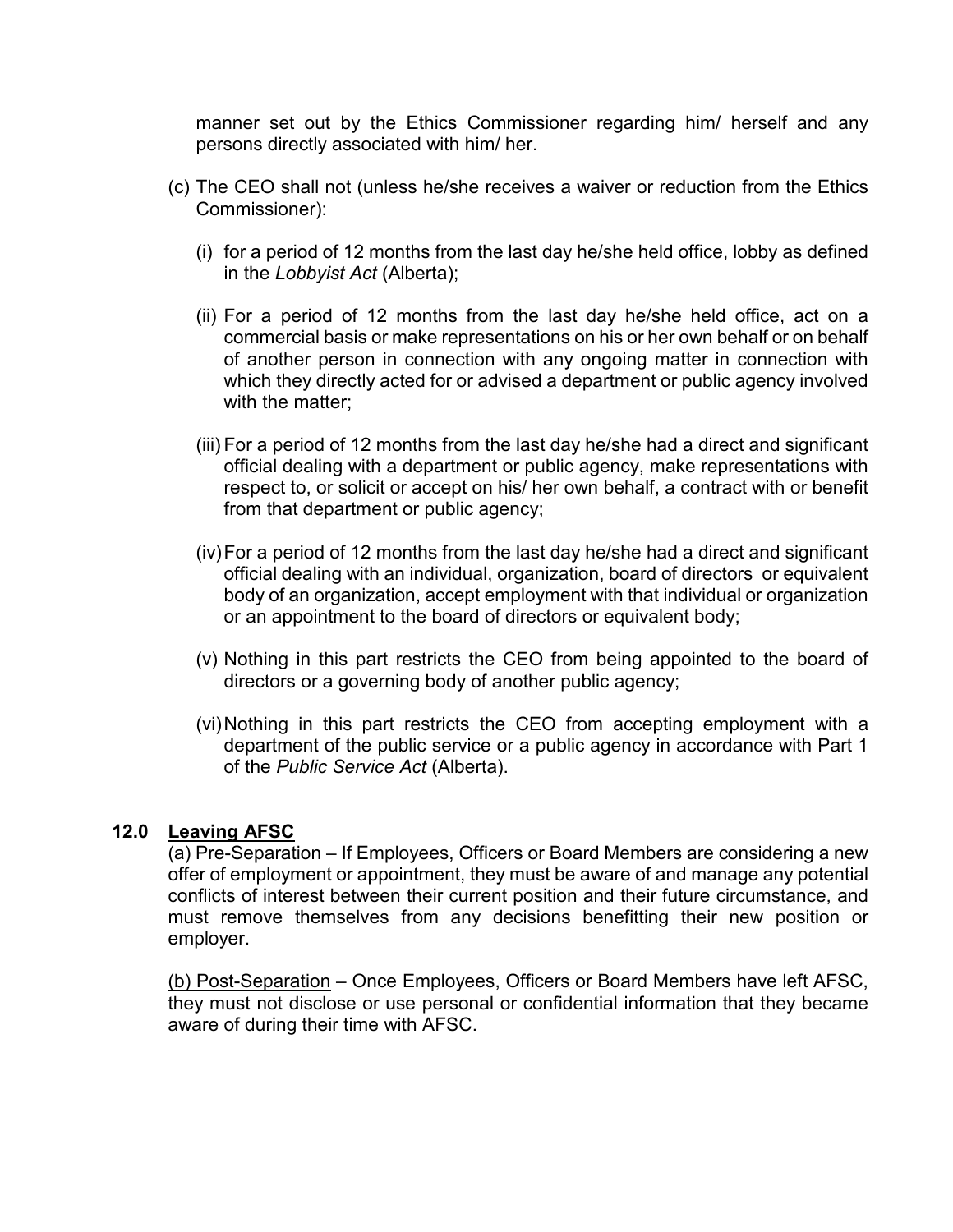# **13.0 Public Relations**

Participation in community service and civic affairs is both encouraged and valued. When Employees, Officers or Board Members become involved in community and civic activities, it is important to make it clear that their participation is personal and that they are not representing AFSC unless otherwise authorized by AFSC. Some specific examples include:

(a) Political Participation - Employees, Officers and Board Members have the right to participate in political activities including holding membership in a political party, as a supporter of candidate(s) for elected office or seeking elected office. However, they must not use their position with AFSC in seeking contributions for a political party or activity from clients of AFSC or from entities doing business with AFSC. When running for office, supporting others running for office or backing a cause, it is important to make clear that such activity is personal and that AFSC is in no way associated with any particular political views or allegiances. Employees, Officers and Board Members must not use AFSC's properties, information or work time for such purposes. If an Employee, Officer or Director seeks an elected municipal, provincial, federal office, they must disclose to the Administrator their intentions in writing as soon as possible for further instructions relating to their duties with AFSC. If an Employee, Officer or Director is elected an MLA in Alberta, in order to comply with the *Conflicts of Interest Act* (Alberta) they must cease their position with AFSC if they are elected an MLA.

(b) Public Expression of Personal Views – It is acceptable to express personal views or participate in activities publicly anywhere at any time as long as it is clear that Employees, Officers or Board Members are not speaking or participating on behalf of AFSC. Before publicly expressing views on matters that could affect AFSC, Employees, Officers and Board Members must discuss the information with the Administrator to ensure that the expression of such views is appropriate and not detrimental to AFSC.

# **14.0 Administration of the Code**

(a) Disclosure - A person engaging in an activity or situation that involves either a Conflict of Interest or an Apparent Conflict of Interest shall report it to the Administrator or Designate as soon as becoming aware of the situation, if unforeseen, or prior to taking the action that gives rise to the Conflict of Interest or Apparent Conflict of Interest. Employees are encouraged to seek advice from the Administrator if in doubt about whether they are in breach. It is the Employee, Officer or Board Member's responsibility to disclose in writing to the Administrator those private interests and relationships that they think may impact or could be seen to impact the decisions or actions they take on behalf of AFSC. Such person shall disclose to the Administrator as soon as they are aware of any business transaction AFSC proposes to enter into in which they or an Associated Person or Relative may be an interested party.

Employees, Officers and Board Members must disclose a Conflict of Interest or an Apparent Conflict of Interest so that the Administrator is aware of situations that could be seen as influencing the decisions or actions they make on behalf of AFSC. This provides them an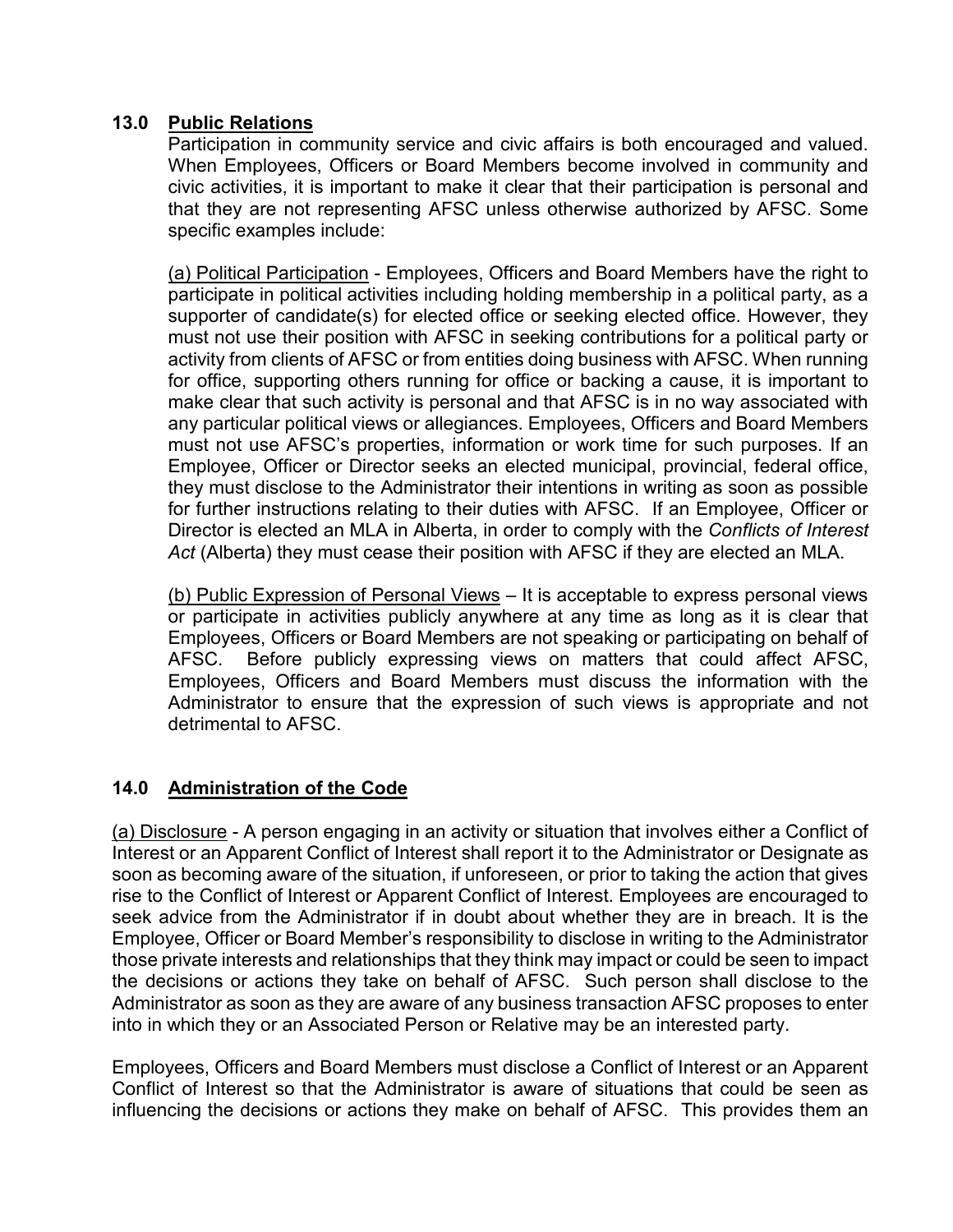opportunity to take action to minimize or remove the conflict. To actively manage a Conflict of Interest or an Apparent Conflict of Interest, options include:

- (i) removing themselves from matters in which the conflict exists or is perceived to exist; including any decision-making role,
- (ii) giving up the particular Private Interest causing the conflict, and
- (iii) in rare circumstances, resigning their position with AFSC.

(b) Other Codes of Conduct – When any Employee, Officer or Board Member is subject to more than one code of conduct, or to professional obligations concerning client confidentiality, s/he must consider the expectations imposed in totality. It is understood that this Code is not intended to conflict with other codes of conduct or professional obligations, and Employees, Officers or Board Members will discuss any potential conflicts with the Administrator.

(c) Reporting a Potential Breach by Another – Employees, Officers and Board Members must be constantly on guard against those who would attempt to abuse AFSC's services or products to further their interests. Employees, Officers and Board Members shall report any suspicious activities or actual or potential breaches of the Code, any laws, rules, regulations or AFSC policies to the Human Resources department or the Legal and Compliance department, or, in the case of Board Members, to the Board Chair or to the Legal and Compliance department, who shall arrange to have the matter investigated.

(d) Whistleblower Protection Program - Employees, Officers and Board Members may also raise concerns anonymously under the Whistleblower Protection Program, without identification, through an independent outside firm engaged by AFSC for that purpose. AFSC prohibits retaliation against anyone who reports concerns in good faith or otherwise assists or participates in any related review, investigation or proceeding.

A report or complaint made under the Whistleblower Protection Program that is later found to be made in bad faith will be viewed as a violation of the Code and may result in disciplinary action, up to and including termination of employment or Board Membership as applicable.

(e) Responding to a Potential Breach - Once a potential breach of the Code of Conduct and Ethics has been reported, AFSC's procedures for responding to and managing such a breach will be promptly initiated. The Administrator receives and ensures the confidentiality of all inquiries and disclosures and ensures that any Conflict of Interest or Apparent Conflict of Interest is avoided or effectively managed. The Administrator is responsible for providing advice and managing concerns and complaints concerning potential breaches of the Code. The Administrator is responsible for ensuring procedural fairness and ensuring that all sides of a matter are considered before making a finding and imposing any sanction. The Administrator will review the circumstances and details of the potential breach and will notify the Employee, Officer or Board Member who has been accused of breaching the Code of Conduct and Ethics. The accused Employee, Officer or Board Member has the right to complete information and the right to respond fully to the potential breach. The identity of the reporter will not be disclosed unless required by law or in a legal proceeding. The Administrator will make a decision and complete a report of the review in a timely manner.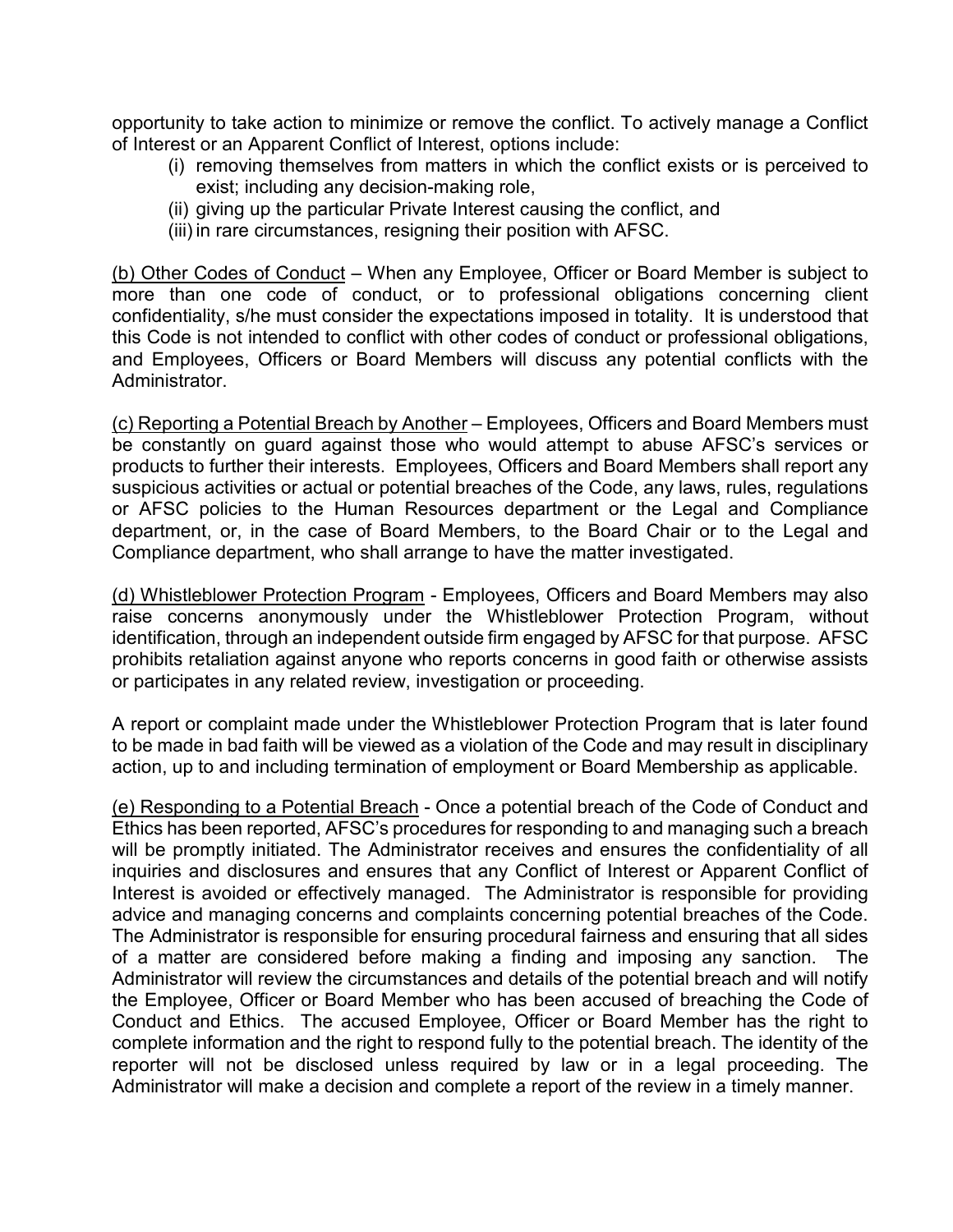(f) Consequences of a Breach - Compliance with the Code is integral to AFSC. If Employees, Officers or Board Members do not comply with the standards of behaviour identified in the Code, they may be subject to disciplinary action up to and including termination of their employment or removal of their Board membership or office. AFSC may also pursue other remedies for any damages or harm as a result of a breach. All copies of written complaints where the complaint is verified, as well as findings, warnings and reprimands or notices of disciplinary action will be added to the individual's employment file.

(g) Review of a Decision – An Employee, Officer or Board Member can request in writing that the Ethics Commissioner review a decision that has been made by the Administrator regarding a breach of the Code by that person.

(h) Administrator's Role and Responsibilities

- (i) The Administrator will implement, manage, promote and exercise powers vested under this Code including any matters incidental to the authority.
- (ii) The Administrator may delegate any or all of the duties and responsibilities under this Code to a Designate(s). The Administrator will receive and ensure the confidentiality of all disclosures and ensure that any Conflict of Interest or Apparent Conflict of Interest is avoided or effectively managed.
- (iii) The Administrator is responsible for providing advice and managing all concerns and complaints concerning potential breaches of the Code, including conflicts of interest.

# **15.0 Coming Into Force**

The Code of Conduct and Ethics will be made publicly available after review and approval by the Ethics Commissioner. After approval by the Ethics Commissioner, the Code will be circulated internally at AFSC for a two month notice period and will thereafter come into force after the expiry of that notice period.

#### **16.0 Review**

The board of directors of AFSC will review the Code of Conduct and Ethics at least once every year.